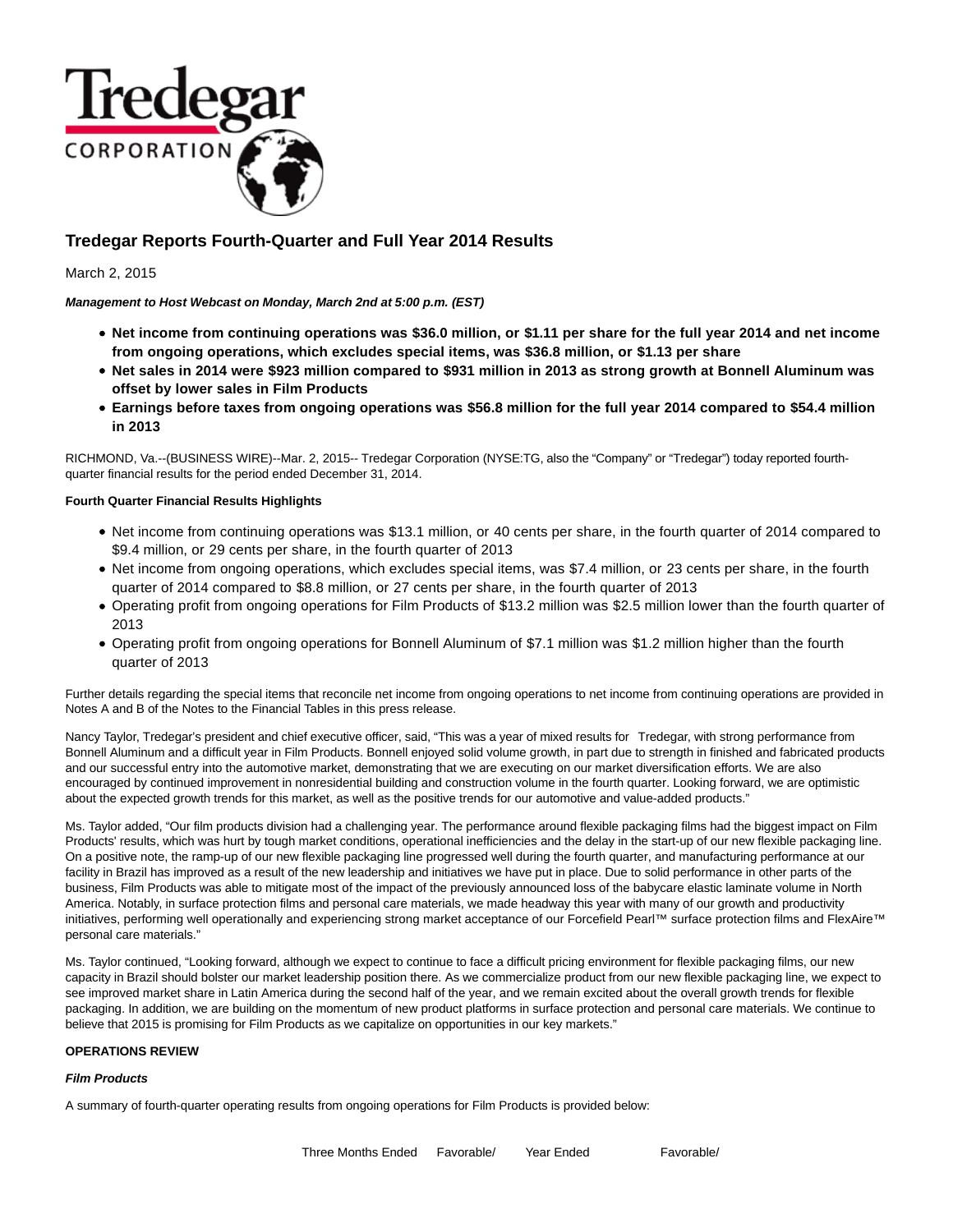|                                                   | December 31. |                     | (Unfavorable) |               | December 31. |           | (Unfavorable) |               |
|---------------------------------------------------|--------------|---------------------|---------------|---------------|--------------|-----------|---------------|---------------|
| (In Thousands, Except Percentages)                | 2014         | 2013                | % Change      |               | 2014         | 2013      | % Change      |               |
| Sales volume (pounds)                             | 62.362       | 64.165              | (2.8)         | )%            | 247.267      | 270.463   | (8.6)         | $\frac{9}{6}$ |
| Net sales                                         |              | \$140.413 \$151.401 | (7.3)         | )%            | \$578.687    | \$621.239 | (6.8)         | $\frac{9}{6}$ |
| Operating profit from ongoing operations \$13,163 |              | \$15,615            | (15.7)        | $\frac{9}{6}$ | \$58,054     | \$70,966  | (18.2         | $\frac{9}{6}$ |

### Fourth-Quarter Results Versus Prior Year Fourth Quarter

Net sales (sales less freight) in the fourth quarter of 2014 decreased in comparison to the same period in the prior year, primarily due to reduced volumes, lower average selling prices and the unfavorable impact of the change in the U.S. dollar value of currencies for operations outside the United States ("U.S."). Lower volumes had an unfavorable effect of approximately \$5.2 million on net sales, as the impact of the loss of certain babycare elastic laminate films sold in North America (approximately \$10.6 million) and lower sales volumes for polyethylene overwrap films were partially offset by higher sales volumes in flexible packaging films, surface protection films and other personal care materials. The estimated change in average selling prices had an unfavorable impact of approximately \$2.3 million as a result of lower average selling prices due to the impact of the contractual pass-through of certain costs, primarily a decrease in average resin prices, and competitive pricing pressures in flexible packaging films. The change in the U.S. dollar value of currencies for operations outside the U.S. negatively impacted net sales by approximately \$3.5 million in the fourth quarter.

Operating profit from ongoing operations in the fourth quarter of 2014 decreased by \$2.5 million in comparison to the fourth quarter of 2013. The loss of certain babycare elastic laminate films sold in North America, had an unfavorable impact on operating profit from ongoing operations of approximately \$1.1 million in the fourth quarter of 2014. Higher sales volumes in other products increased operating profit from ongoing operations by approximately \$4.4 million. Competitive pricing pressures, primarily in flexible packaging films, had a negative impact of approximately \$1.2 million in the fourth quarter of 2014. Operating profit from ongoing operations in Film Products was further reduced by approximately \$4.4 million as higher production costs in flexible packaging films were partially offset by improved operating performance in personal care materials and surface protection films. The increase in manufacturing expenses in flexible packaging films was primarily associated with higher production costs related to the addition of new capacity and spending to improve operational performance on the existing production lines in Brazil. With the improved operating performance in flexible packaging films, the spending associated with improving operational inefficiencies in Brazil is not expected to continue in 2015.

Fourth-quarter 2014 operating results included a pair of inventory valuation adjustments. As part of its evaluation of operational performance, Film Products assessed the raw materials required to optimize the operational effectiveness of its production lines in flexible packaging films, which resulted in an inventory valuation adjustment of approximately \$1.3 million. There was an additional inventory valuation adjustment of approximately \$0.8 million associated with inventory supplies not expected to be utilized as a result of expected product mix changes in personal care materials.

The change in the dollar value of currencies for operations outside the U.S. had a favorable impact on operating profit from ongoing operations of approximately \$0.7 million in the fourth quarter of 2014 compared to the same period in the prior year. The estimated impact on operating profit from ongoing operations of the quarterly lag in the pass-through of average resin costs was a positive of approximately \$0.4 million in the fourth quarter of 2014 and a negative of approximately \$0.8 million in the fourth quarter of 2013.

### 2014 Versus 2013

Net sales in 2014 decreased in comparison to the prior year due to lower volumes and the unfavorable impact of the change in the U.S. dollar value of currencies for operations outside the U.S. Lower volumes had an unfavorable impact of approximately \$39.6 million on net sales, as lost business related to certain babycare elastic laminate films sold in North America accounted for approximately \$33.9 million of this change. Net sales in Film Products were also impacted by reduced sales volumes for polyethylene overwrap and surface protection films, partially offset by higher volumes for other personal care materials. Lower volumes in surface protection films were primarily related to customer inventory corrections in 2014 and a minor loss of market share in a lower-tier film due to competitive pricing pressures. Average selling prices were favorably impacted by the contractual pass-through of certain costs, primarily an increase in average resin prices, in 2014. The impact of contractual pass-throughs was offset by competitive pricing pressures in flexible packaging films and personal care materials. The change in the U.S. dollar value of currencies for operations outside the U.S. had an unfavorable impact on net sales in 2014 of approximately \$2.6 million.

Operating profit from ongoing operations in 2014 decreased by \$12.9 million in comparison to 2013. The previously noted loss of babycare elastic laminate film volumes had an estimated unfavorable impact on operating profit from ongoing operations of approximately \$7.0 million in 2014 compared to 2013. The loss of this business is expected to negatively impact operating profit from ongoing operations by approximately \$2 million in 2015. Lower volumes noted above and changes in product mix had an unfavorable effect on operating profit from ongoing operations of approximately \$1.7 million. Competitive pricing pressure in flexible packaging films, which were partially offset by favorable pricing in other products, lowered operating profit from ongoing operations by approximately \$3.4 million in 2014. Higher manufacturing expenses in flexible packaging films, partially offset by improved operational performance in personal care materials and surface protection films, decreased operating profit from ongoing operations by approximately \$5.9 million. Operating results in 2014 also included the previously discussed fourth-quarter inventory valuation adjustments, which had an unfavorable impact of approximately \$2.1 million. Lower selling, general and administrative expenses and reduced research and development project costs within Film Products had a favorable impact on operating profit from ongoing operations of approximately \$0.8 million.

The change in the dollar value of currencies for operations outside the U.S. had a favorable impact on operating profit from ongoing operations of approximately \$4.5 million in 2014 compared to the prior year. The estimated impact on operating profit from ongoing operations of the quarterly lag in the pass-through of average resin costs was a negative of approximately \$0.1 million in 2014 and a negative of approximately \$2.1 million in 2013.

Capital expenditures in Film Products were \$38.8 million in 2014 compared to \$64.9 million in 2013. Capital expenditures in 2014 and 2013 include approximately \$17 million and \$41 million, respectively, for the project to expand capacity at the Company's manufacturing facility in Cabo de Santo Agostinho, Brazil. The additional capacity from this project became available for commercial production at the end of the third quarter of 2014, and production volumes started to ramp-up in the fourth quarter of 2014. Film Products currently estimates that total capital expenditures in 2015 will be approximately \$31 million, including approximately \$15 million for routine capital expenditures required to support operations. Depreciation expense was \$27.0 million in 2014 and \$30.4 million in 2013. Depreciation expense is projected to be approximately \$27 million in 2015. Amortization expense was \$3.8 million in 2014 and \$4.9 million in 2013, and is projected to be approximately \$4 million in 2015.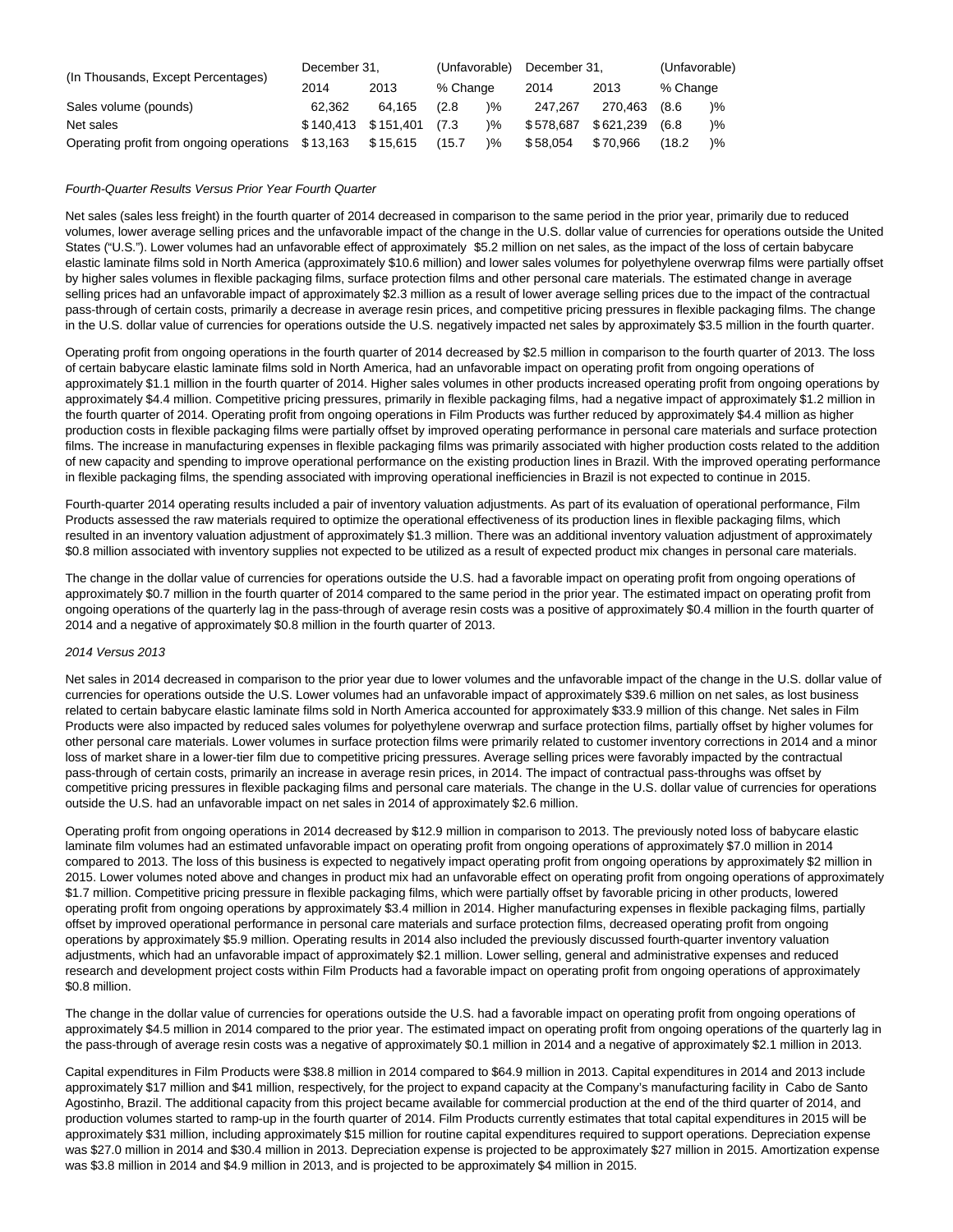### **Aluminum Extrusions**

A summary of fourth-quarter results from ongoing operations for Aluminum Extrusions, which is also referred to as Bonnell Aluminum, is provided below:

|                                                  | Three Months Ended |          | Favorable/<br>Year Ended |      | Favorable/   |           |               |   |
|--------------------------------------------------|--------------------|----------|--------------------------|------|--------------|-----------|---------------|---|
| (In Thousands, Except Percentages)               | December 31.       |          | (Unfavorable)            |      | December 31. |           | (Unfavorable) |   |
|                                                  | 2014               | 2013     | % Change                 |      | 2014         | 2013      | % Change      |   |
| Sales volume (pounds)                            | 39.492             | 34.834   | 13.4                     | %    | 153.843      | 143.684   | 7.1           | % |
| Net sales                                        | \$90.910           | \$73.189 | 24.2                     | $\%$ | \$344.346    | \$309.482 | 11.3          | % |
| Operating profit from ongoing operations \$7,101 |                    | \$5.940  | 19.5                     | %    | \$25.664     | \$18,291  | 40.3          | % |

#### Fourth-Quarter Results Versus Prior Year Fourth Quarter

Net sales in the fourth quarter of 2014 increased in comparison to the fourth quarter of 2013 primarily due to higher sales volumes and an increase in average selling prices. Higher sales volumes had a favorable impact of approximately \$8.4 million in the fourth quarter of 2014. The increase in average selling prices, which had a positive impact on net sales of approximately \$9.3 million, can be attributed to various factors, including inflationary price increases, higher average aluminum costs and favorable changes in product mix due to a higher percentage of painted and anodized finished products as well as an increase in the sales of fabricated components.

Operating profit from ongoing operations increased by \$1.2 million in the fourth quarter of 2014 compared to the fourth quarter of 2013 primarily as a result of higher sales volumes. Higher sales volumes increased operating profit from ongoing operations by approximately \$2.6 million. The impact of higher sales volumes was partially offset by higher manufacturing expenses. Production costs increased as a result of manufacturing inefficiencies resulting from efforts to meet the increased demand for anodized products and changes in product mix, inflationary cost pressures and higher maintenance charges.

#### 2014 Versus 2013

Net sales in 2014 increased in comparison to 2013 primarily due to higher sales volumes and an increase in average selling prices. Higher sales volumes had a favorable impact of approximately \$18.5 million in 2014 compared to 2013. The increase in average selling prices, which had a positive impact on net sales of approximately \$16.4 million, can be attributed to the factors noted above for the quarter.

Operating profit from ongoing operations increased by \$7.4 million in 2014 compared to 2013 primarily as a result of an improved product mix, higher volumes, the favorable impact of manufacturing efficiencies and reduced selling, general and administrative expenses. Higher sales volumes and improved product mix had a favorable impact of approximately \$5.3 million in comparison to the prior year. Despite unanticipated utility, distribution and manufacturing costs as a result of adverse weather conditions in the first quarter of 2014, improved margins from manufacturing efficiencies and reduced selling, general and administrative expenses increased operating profit from ongoing operations by approximately \$1.4 million. In addition, operating profit from ongoing operations in the prior year includes one-time, construction-related expense of approximately \$0.6 million associated with the automotive press project at the Company's manufacturing facility in Newnan, Georgia. The remaining portion of the change in operating profit from ongoing operations for 2014 compared to 2013 is primarily related to favorable pricing from value-added services.

Capital expenditures for Bonnell Aluminum were \$6.1 million in 2014 compared to \$14.7 million in 2013. Capital expenditures are projected to total approximately \$10 million in 2015, which includes approximately \$5 million for routine capital expenditures required to support operations. Depreciation expense was \$8.3 million in 2014 compared to \$7.4 million in 2013, and is projected to be approximately \$9 million in 2015. Amortization expense was \$1.6 million in 2014 and \$1.8 million in 2013, and is projected to be approximately \$1 million in 2015.

#### **Corporate Expenses, Interest and Taxes**

Pension expense was \$6.7 million in 2014, a favorable change of \$7.0 million from 2013. Most of the impact on earnings from lower pension expense is reflected in "Corporate expenses, net" in the Net Sales and Operating Profit by Segment table. Pension expense is projected to be \$12.3 million in 2015. Corporate expenses, net decreased in 2014 versus 2013 primarily due to the reduction in pension expense noted above, lower stock-based employee benefit costs and a reduction in performance incentive accruals, partially offset by the timing of certain non-recurring corporate expenditures. In 2014, corporate expenses, net included costs of \$0.9 million related to responding to a Schedule 13D filed with the SEC by certain shareholders.

Interest expense was \$2.7 million in 2014 in comparison to \$2.9 million in 2013.

The effective tax rate used to compute income taxes for income from continuing operations was 20.7% in 2014 compared to 32.1% in 2013. Income taxes from continuing operations in 2014 include the partial reversal of a valuation allowance of \$4.9 million. The valuation allowance related to expected limitations on the utilization of assumed capital losses on certain investments that was recognized in previous years. Income taxes from continuing operations in 2014 were also impacted by the reversal of \$2.2 million in deferred tax liabilities recorded on unremitted earnings of foreign subsidiaries. Income taxes from continuing operations in 2013 primarily reflect the benefit of foreign tax incentives, partially offset by the impact of adjustments for tax contingency matters. An explanation of significant differences between the estimated effective tax rate for income from continuing operations and the U.S. federal statutory rate for 2014 and 2013 will be provided in the Company's Annual Report on Form 10-K for the year ended December 31, 2014.

### **CAPITAL STRUCTURE**

Net debt (debt in excess of cash and cash equivalents) was \$87.2 million at December 31, 2014, compared with \$86.4 million at December 31, 2013. Net debt is a financial measure that is not calculated or presented in accordance with United States generally accepted accounting principles ("GAAP"). See the Notes to the Financial Tables for a reconciliation of this non-GAAP financial measure to the most directly comparable GAAP financial measure.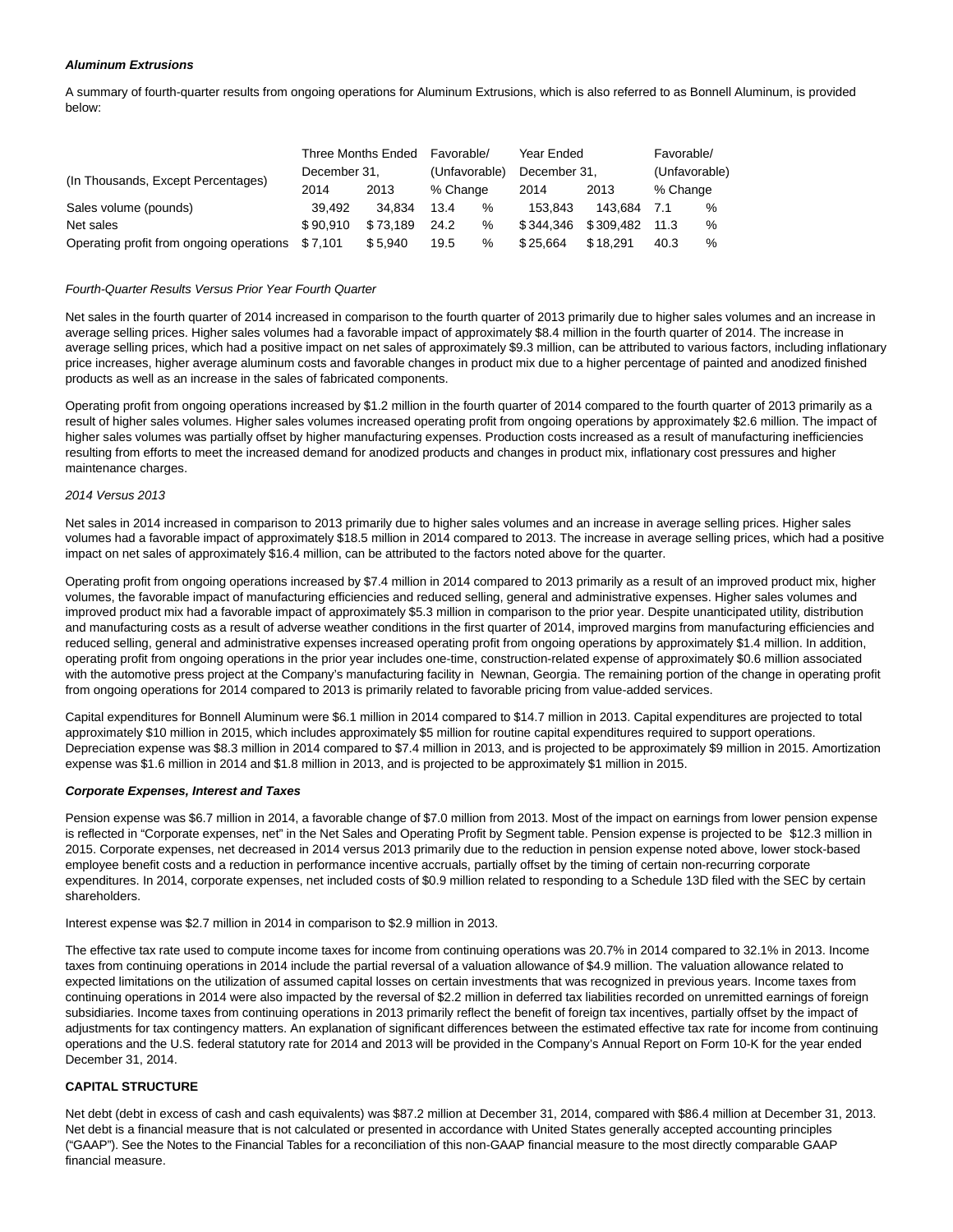### **INVESTOR WEBCAST**

In connection with today's earnings announcement, the Company will host a webcast on Monday, March 2nd at 5:00 p.m. (EST). To listen to the webcast and view the slide presentation, go to our website[, www.tredegar.com,](http://cts.businesswire.com/ct/CT?id=smartlink&url=http%3A%2F%2Fwww.tredegar.com&esheet=51049212&newsitemid=20150302006704&lan=en-US&anchor=www.tredegar.com&index=1&md5=1f0e5cf2d3ec8e6e019b4d57bfda3c88) and select the "2014 Annual Financial Results Webcast" link in the Investors section of the Company's website.

### **FORWARD-LOOKING AND CAUTIONARY STATEMENTS**

Some of the information contained in this press release may constitute "forward-looking statements" within the meaning of the "safe harbor" provisions of the Private Securities Litigation Reform Act of 1995. When we use the words "believe," "estimate," "anticipate," "expect," "project," "likely," "may" and similar expressions, we do so to identify forward-looking statements. Such statements are based on our then current expectations and are subject to a number of risks and uncertainties that could cause actual results to differ materially from those addressed in the forward-looking statements. It is possible that our actual results and financial condition may differ, possibly materially, from the anticipated results and financial condition indicated in or implied by these forward-looking statements. Accordingly, you should not place undue reliance on these forward-looking statements. Factors that could cause actual results to differ from expectations include, without limitation: acquired businesses, including Terphane Holdings LLC ("Terphane") and AACOA, Inc. ("AACOA"), may not achieve expected levels of revenue, profit, productivity, or otherwise perform as expected; acquisitions, including the acquisitions of Terphane and AACOA, involve special risks, including without limitation, diversion of management's time and attention from our existing businesses, the potential assumption of unanticipated liabilities and contingencies and potential difficulties in integrating acquired businesses and achieving anticipated operational improvements; Film Products is highly dependent on sales associated with one customer — The Procter & Gamble Company; growth of Film Products depends on its ability to develop and deliver new products at competitive prices; failure to extend duties on imported products or prevent competitors from circumventing such duties could adversely impact Film Products and Aluminum Extrusions; sales volume and profitability of Aluminum Extrusions are cyclical and highly dependent on economic conditions of end-use markets in the U.S., particularly in the construction sector, and can also be subject to seasonal slowdowns; Aluminum Extrusions' efforts to expand product offerings and broaden its customer base may not be successful; substantial international operations subject Film Products to risks of doing business in countries outside the U.S., which could adversely affect its business, financial condition and results of operations; future performance is influenced by costs incurred by our operating companies, including, for example, the cost of energy and raw materials; and the other factors discussed in the reports Tredegar files with or furnishes to the SEC from time to time, including the risks and important factors set forth in additional detail in "Risk Factors" in Part I, Item 1A of Tredegar's 2014 Annual Report on Form 10-K (the "2014 Form 10-K") to be filed with the SEC. Readers are urged to review and consider carefully the disclosures Tredegar makes in its filings with the SEC, which include the 2014 Form 10-K when it is filed.

Tredegar does not undertake, and expressly disclaims any duty, to update any forward-looking statement made in this press release to reflect any change in management's expectations or any change in conditions, assumptions or circumstances on which such statements are based.

To the extent that the financial information portion of this press release contains non-GAAP financial measures, it also presents both the most directly comparable financial measures calculated and presented in accordance with GAAP and a quantitative reconciliation of the difference between any such non-GAAP measures and such comparable GAAP financial measures. Accompanying the reconciliation is management's statement concerning the reasons why management believes that presentation of non-GAAP measures provides useful information to investors concerning Tredegar's financial condition and results of operations. Reconciliations of non-GAAP financial measures are provided in the Notes to the Financial Tables included with this press release and can also be found within "Presentations" in the "Investors" section of our website, [www.tredegar.com.](http://www.tredegar.com/) Tredegar uses its website as a channel of distribution of material company information. Financial information and other material information regarding Tredegar is posted on and assembled in the "Investors" section of our website.

Tredegar Corporation is a manufacturer of plastic films and aluminum extrusions. A global company headquartered in Richmond, Virginia, Tredegar had 2014 sales of \$952 million. With approximately 2,700 employees, the company operates manufacturing facilities in North America, South America, Europe, and Asia.

#### **Tredegar Corporation**

**Condensed Consolidated Statements of Income (In Thousands, Except Per-Share Data) (Unaudited)**

|                                                                              |              | <b>Three Months Ended</b> | Year Ended   |           |  |
|------------------------------------------------------------------------------|--------------|---------------------------|--------------|-----------|--|
|                                                                              | December 31, |                           | December 31, |           |  |
|                                                                              | 2014         | 2013                      | 2014         | 2013      |  |
| Sales                                                                        | \$239,219    | \$231,096                 | \$951,826    | \$959,346 |  |
| Other income (expense), net (c) (f) (g) (h)                                  | (379)        | 3,335                     | (6,697)      | 1,776     |  |
|                                                                              | 238,840      | 234,431                   | 945,129      | 961,122   |  |
| Cost of goods sold (c)                                                       | 197,214      | 190,173                   | 778,113      | 784,675   |  |
| Freight                                                                      | 7.896        | 6,506                     | 28,793       | 28,625    |  |
| Selling, R&D and general expenses (c)                                        | 20,937       | 20,718                    | 81,673       | 83,864    |  |
| Amortization of intangibles                                                  | 1,158        | 1,511                     | 5,395        | 6,744     |  |
| Interest expense                                                             | 962          | 738                       | 2,713        | 2,870     |  |
| Asset impairments and costs associated with exit and disposal activities (c) | 374          | 573                       | 3,026        | 1,412     |  |
|                                                                              | 228,541      | 220,219                   | 899.713      | 908,190   |  |
| Income from continuing operations before income taxes                        | 10,299       | 14,212                    | 45,416       | 52,932    |  |
| Income taxes from continuing operations (i)                                  | (2,755)      | 4,810                     | 9,387        | 16,995    |  |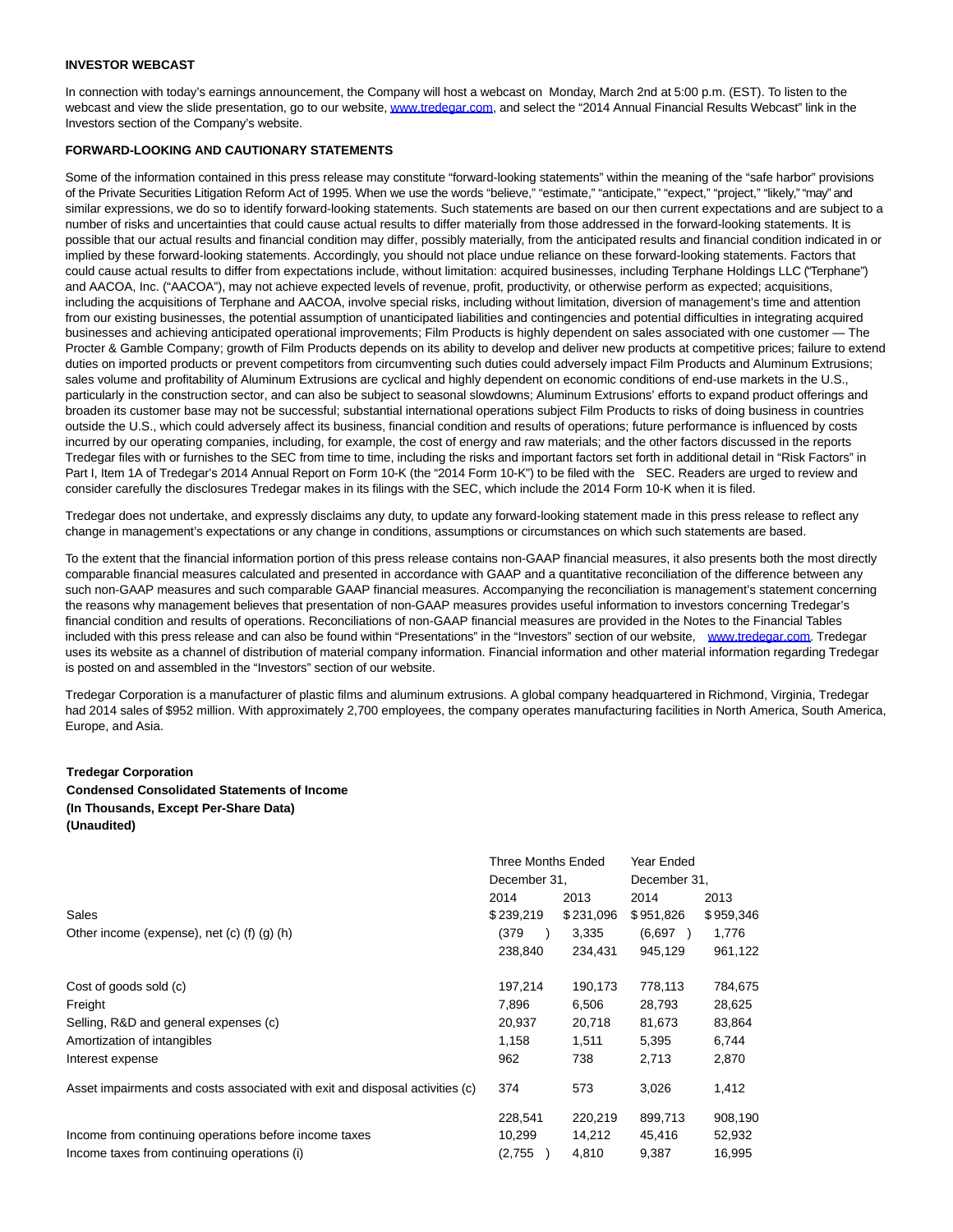| Income from continuing operations                                            | 13,054   | 9,402   | 36,029          | 35,937               |  |
|------------------------------------------------------------------------------|----------|---------|-----------------|----------------------|--|
| Income (loss) from discontinued operations, net of tax (d)<br>Net income (e) | \$13,054 | \$9,402 | 850<br>\$36,879 | (13,990)<br>\$21,947 |  |
| Earnings (loss) per share:                                                   |          |         |                 |                      |  |
| Basic:                                                                       |          |         |                 |                      |  |
| Continuing operations                                                        | \$0.40   | \$0.29  | \$1.12          | \$1.12               |  |
| Discontinued operations (d)                                                  |          |         | 0.02            | (0.44)               |  |
| Net income                                                                   | \$0.40   | \$0.29  | \$1.14          | \$0.68               |  |
| Diluted:                                                                     |          |         |                 |                      |  |
| Continuing operations                                                        | \$0.40   | \$0.29  | \$1.11          | \$1.10               |  |
| Discontinued operations (d)                                                  |          |         | 0.02            | (0.43)               |  |
| Net income                                                                   | \$0.40   | \$0.29  | \$1.13          | \$0.67               |  |
| Shares used to compute earnings (loss) per share:                            |          |         |                 |                      |  |
| Basic                                                                        | 32,335   | 32,222  | 32,302          | 32,172               |  |
| <b>Diluted</b>                                                               | 32,449   | 32,622  | 32,554          | 32,599               |  |

# **Tredegar Corporation Net Sales and Operating Profit by Segment**

**(In Thousands)**

**(Unaudited)**

|                                                                     | <b>Three Months Ended</b> |           |                          | Year Ended         |                          |  |
|---------------------------------------------------------------------|---------------------------|-----------|--------------------------|--------------------|--------------------------|--|
|                                                                     | December 31,              |           | December 31,             |                    |                          |  |
|                                                                     | 2014                      |           | 2013                     | 2014               | 2013                     |  |
| <b>Net Sales</b>                                                    |                           |           |                          |                    |                          |  |
| <b>Film Products</b>                                                | \$140,413                 |           | \$151,401                | \$578,687          | \$621,239                |  |
| <b>Aluminum Extrusions</b>                                          | 90,910                    |           | 73,189                   | 344,346            | 309,482                  |  |
| Total net sales                                                     | 231,323                   |           | 224,590                  | 923,033            | 930,721                  |  |
| Add back freight                                                    | 7,896                     |           | 6,506                    | 28,793             | 28,625                   |  |
| Sales as shown in the Consolidated Statements of Income             | \$239,219                 |           | \$231,096                | \$951,826          | \$959,346                |  |
| <b>Operating Profit</b>                                             |                           |           |                          |                    |                          |  |
| Film Products:                                                      |                           |           |                          |                    |                          |  |
| Ongoing operations                                                  | \$13,163                  |           | \$15,615                 | \$58,054           | \$70,966                 |  |
| Plant shutdowns, asset impairments, restructurings and other (c)    | (249                      | $\lambda$ | (307)                    | (12, 827)          | (671)                    |  |
| Aluminum Extrusions:                                                |                           |           |                          |                    |                          |  |
| Ongoing operations                                                  | 7,101                     |           | 5,940                    | 25,664             | 18,291                   |  |
| Plant shutdowns, asset impairments, restructurings and other (c)    | (676)                     | $\lambda$ | (1,790)<br>$\rightarrow$ | (976)<br>$\lambda$ | (2,748)                  |  |
| Total                                                               | 19,339                    |           | 19,458                   | 69,915             | 85,838                   |  |
| Interest income                                                     | 169                       |           | 287                      | 588                | 594                      |  |
| Interest expense                                                    | 962                       |           | 738                      | 2,713              | 2,870                    |  |
| Gain (loss) on investment accounted for under fair value method (f) | (900)                     | $\lambda$ | 3,300                    | 2,000              | 3,400                    |  |
| Gain on sale of investment property (g)                             |                           |           |                          | 1,208              | $\overline{\phantom{0}}$ |  |
| Unrealized loss on investment property (g)                          |                           |           |                          | —                  | 1,018                    |  |
| Stock option-based compensation costs                               | 328                       |           | 296                      | 1,272              | 1,155                    |  |
| Corporate expenses, net (h)                                         | 7,019                     |           | 7,799                    | 24,310             | 31,857                   |  |
| Income from continuing operations before income taxes               | 10,299                    |           | 14,212                   | 45,416             | 52,932                   |  |
| Income taxes from continuing operations (i)                         | (2,755)                   | $\lambda$ | 4,810                    | 9,387              | 16,995                   |  |
| Income from continuing operations                                   | 13,054                    |           | 9,402                    | 36,029             | 35,937                   |  |
| Income (loss) from discontinued operations, net of tax (d)          |                           |           |                          | 850                | (13,990)                 |  |
| Net income (e)                                                      | \$13,054                  |           | \$9,402                  | \$36,879           | \$21,947                 |  |

**Tredegar Corporation Condensed Consolidated Balance Sheets (In Thousands) (Unaudited)**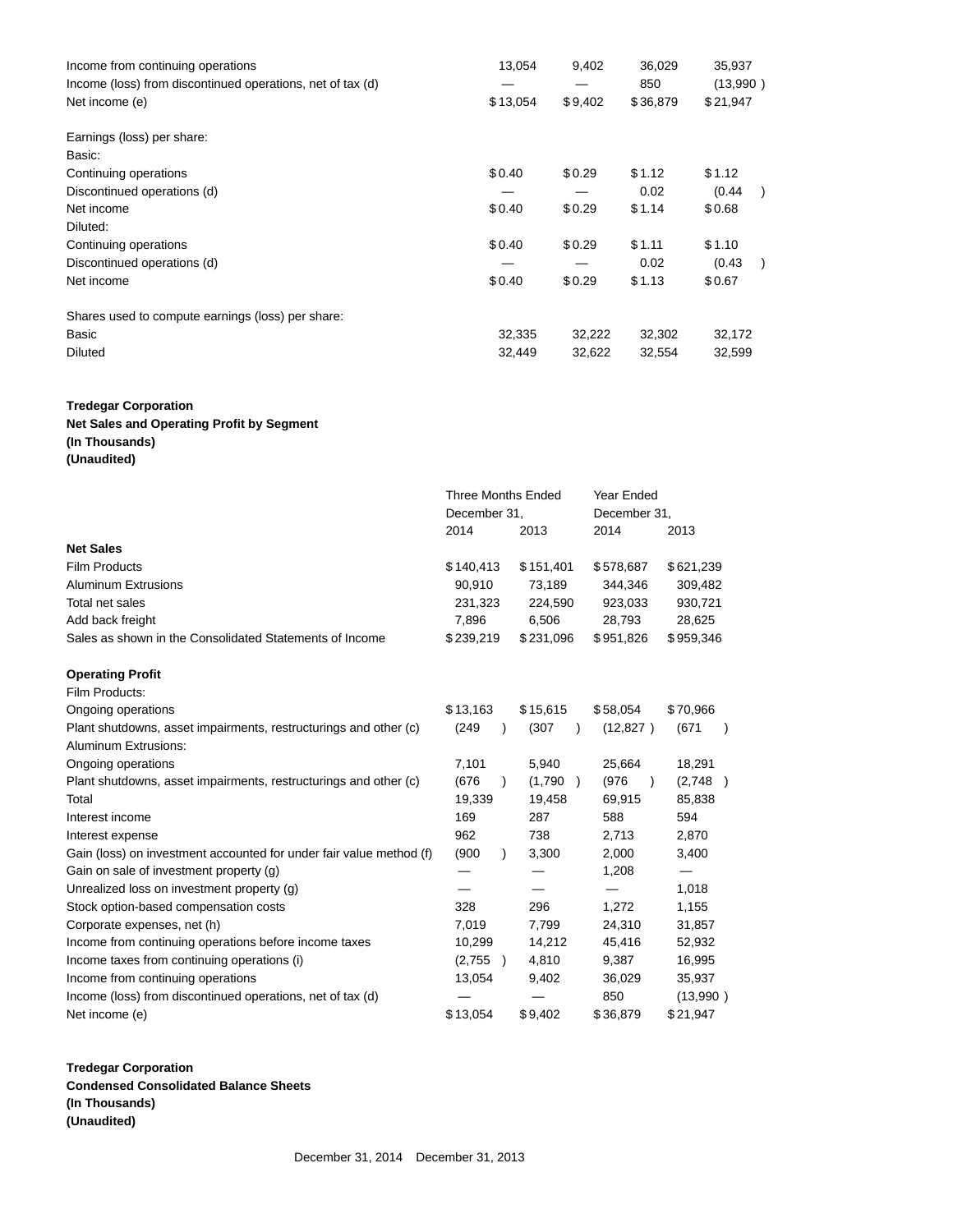### **Assets**

| Cash & cash equivalents                     | \$<br>50,056  | \$<br>52,617  |
|---------------------------------------------|---------------|---------------|
| Accounts & other receivables, net           | 113,341       | 99,246        |
| Income taxes recoverable                    | 877           |               |
| Inventories                                 | 74,308        | 70,663        |
| Deferred income taxes                       | 8,877         | 5,628         |
| Prepaid expenses & other                    | 8,283         | 6,353         |
| Total current assets                        | 255,742       | 234,507       |
| Property, plant & equipment, net            | 269,957       | 282,560       |
| Goodwill & other intangibles, net           | 215,129       | 226,300       |
| Other assets                                | 47,798        | 49,641        |
| <b>Total assets</b>                         | \$<br>788,626 | \$<br>793,008 |
| <b>Liabilities and Shareholders' Equity</b> |               |               |
| Accounts payable                            | \$<br>94,131  | \$<br>82,795  |
| Accrued expenses                            | 32,049        | 42,158        |
| Income taxes payable                        |               | 114           |
| <b>Total current liabilities</b>            | 126,180       | 125,067       |
| Long-term debt                              | 137,250       | 139,000       |
| Deferred income taxes                       | 39,255        | 70,795        |
| Other noncurrent liabilities                | 113,912       | 55,482        |
| Shareholders' equity                        | 372,029       | 402,664       |
| Total liabilities and shareholders' equity  | \$<br>788,626 | \$<br>793,008 |

# **Tredegar Corporation**

# **Condensed Consolidated Statement of Cash Flows (In Thousands) (Unaudited)**

|                                                                                     | Year Ended           |                    |  |  |
|-------------------------------------------------------------------------------------|----------------------|--------------------|--|--|
|                                                                                     | December 31,         |                    |  |  |
|                                                                                     | 2014                 | 2013               |  |  |
| Cash flows from operating activities:                                               |                      |                    |  |  |
| Net income                                                                          | \$36,879             | \$21,947           |  |  |
| Adjustments for noncash items:                                                      |                      |                    |  |  |
| Depreciation                                                                        | 35,423               | 37,911             |  |  |
| Amortization of intangibles                                                         | 5,395                | 6,744              |  |  |
| Deferred income taxes                                                               | (11, 489)            | (5,268)            |  |  |
| Accrued pension income and post-retirement benefits                                 | 6,974                | 13,911             |  |  |
| Gain on investment accounted for under the fair value method                        | (2,000)<br>$\lambda$ | (3,400)            |  |  |
| Loss on asset impairments and divestitures                                          | 993                  | 1,639              |  |  |
| Net gain on sale of assets                                                          | (1,031)<br>$\lambda$ |                    |  |  |
| Changes in assets and liabilities, net of effects of acquisitions and divestitures: |                      |                    |  |  |
| Accounts and other receivables                                                      | (18,696)             | (1,763)            |  |  |
| Inventories                                                                         | (8,803)<br>$\lambda$ | 1,727              |  |  |
| Income taxes recoverable/payable                                                    | (906)<br>$\lambda$   | 3,063              |  |  |
| Prepaid expenses and other                                                          | 496                  | (651)<br>$\lambda$ |  |  |
| Accounts payable and accrued expenses                                               | 5,554                | 3,043              |  |  |
| Other, net                                                                          | 2,446                | (2, 188)           |  |  |
| Net cash provided by operating activities                                           | 51,235               | 76,715             |  |  |
| Cash flows from investing activities:                                               |                      |                    |  |  |
| Capital expenditures                                                                | (44,898)             | (79, 661)          |  |  |
| Acquisition                                                                         |                      | 561                |  |  |
| Sale of investment property (2014) and Falling Springs, LLC (2013)                  | 4,500                | 306                |  |  |
| Proceeds from the sale of assets and other                                          | 2,125                | 1,190              |  |  |
| Net cash used in investing activities                                               | (38, 273)            | (77, 604)          |  |  |
| Cash flows from financing activities:                                               |                      |                    |  |  |
| <b>Borrowings</b>                                                                   | 116,000              | 87,000             |  |  |
| Debt principal payments                                                             | (117, 779)           | (76,000)           |  |  |
| Dividends paid                                                                      | (11,007)             | (9,040)            |  |  |
| Proceeds from exercise of stock options and other                                   | 410                  | 3,317              |  |  |
| Net cash provided by (used in) financing activities                                 | (12, 376)            | 5,277              |  |  |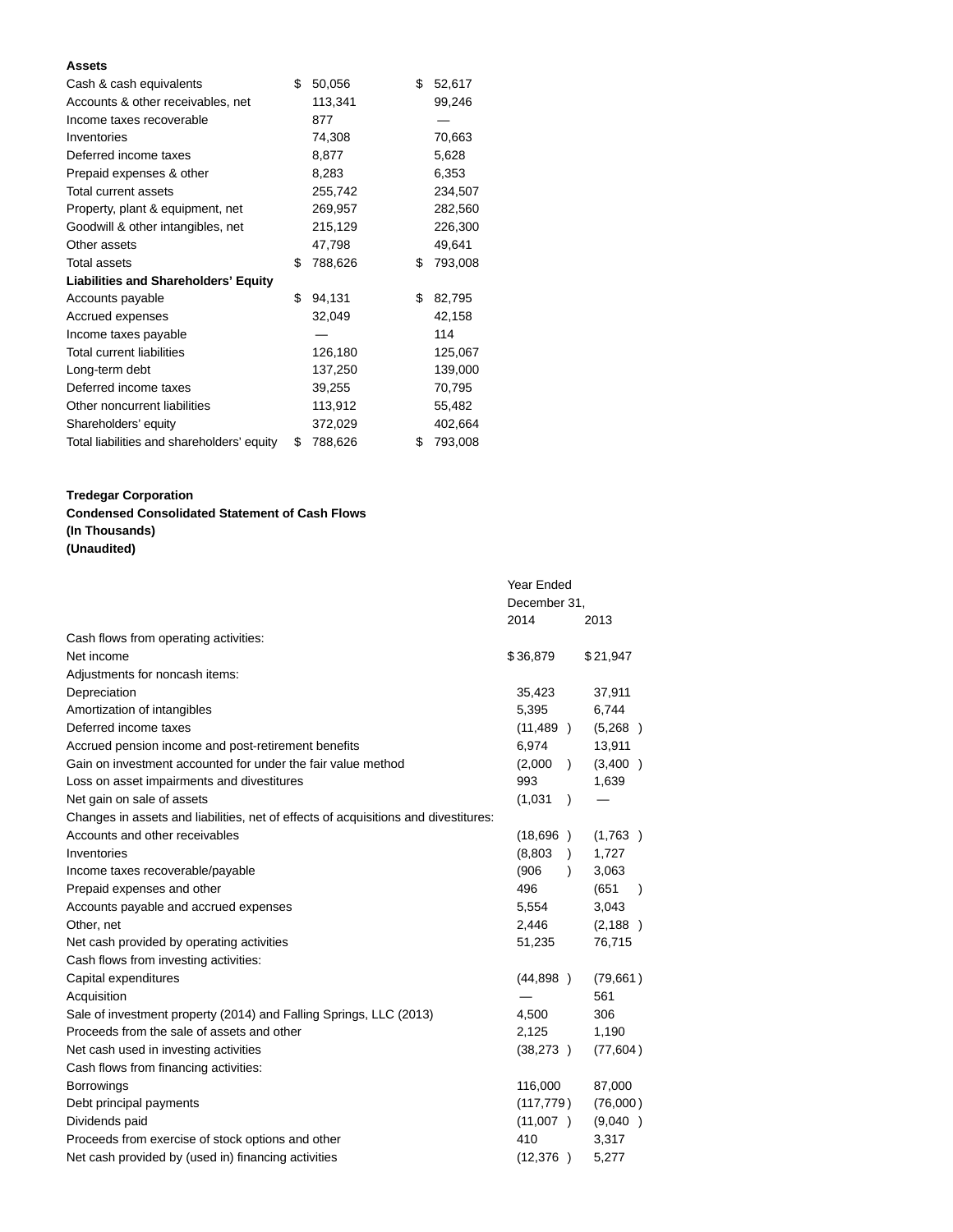| Effect of exchange rate changes on cash          | (3.147)  | (593)    |  |
|--------------------------------------------------|----------|----------|--|
| Increase (decrease) in cash and cash equivalents | (2.561)  | 3.795    |  |
| Cash and cash equivalents at beginning of period | 52.617   | 48.822   |  |
| Cash and cash equivalents at end of period       | \$50.056 | \$52.617 |  |

#### **Notes to the Financial Tables**

### **(Unaudited)**

Tredegar's presentation of net income and earnings per share from ongoing operations are non-GAAP financial measures that exclude the after-tax effects of gains or losses associated with plant shutdowns, asset impairments and restructurings, gains or losses from the sale of assets and other items, goodwill impairment charges and operating results and gains or losses on sale for businesses divested that are included in discontinued operations, which have been presented separately and removed from net income (loss) and diluted earnings (loss) per share as

(a) reported under GAAP. Net income and earnings per share from ongoing operations are used by management to assess the operating performance of Tredegar's ongoing operations. They are not intended to represent the stand-alone results for Tredegar's ongoing operations under GAAP and should not be considered as an alternative to net income (loss) or earnings (loss) per share from continuing operations as defined by GAAP. They exclude items that Tredegar believes do not relate to its ongoing operations. A reconciliation is shown below:

| Ended<br>(in millions, except per share data)                                                                             |              | <b>Three Months</b> | <b>Twelve Months</b><br>Ended |        |  |
|---------------------------------------------------------------------------------------------------------------------------|--------------|---------------------|-------------------------------|--------|--|
|                                                                                                                           | December 31, |                     | December 31,                  |        |  |
|                                                                                                                           | 2014         | 2013                | 2014                          | 2013   |  |
| Net income from continuing operations as reported under generally accepted accounting principles<br>(GAAP)                | \$13.1       | \$9.4               | \$36.0                        | \$35.9 |  |
| After-tax effects of:                                                                                                     |              |                     |                               |        |  |
| (Gains) losses associated with plant shutdowns, asset impairments and restructurings                                      | 0.3          | 0.4                 | 2.0                           | 0.9    |  |
| (Gains) losses from sale of assets and other                                                                              | (6.0)        | (1.0)               | (1.2)                         | 0.5    |  |
| Net income from ongoing operations                                                                                        | \$7.4        | \$8.8               | \$36.8                        | \$37.3 |  |
| Earnings per share from continuing operations as reported under GAAP (diluted)<br>After-tax effects per diluted share of: | \$0.40       | \$0.29              | \$1.11                        | \$1.10 |  |
| (Gains) losses associated with plant shutdowns, asset impairments and restructurings, net of taxes                        | 0.01         | 0.01                | 0.06                          | 0.03   |  |
| (Gains) losses from sale of assets and other, net of taxes                                                                | (0.18)       | (0.03)              | (0.04)                        | 0.02   |  |
| Earnings per share from ongoing operations (diluted)                                                                      | \$0.23       | \$ 0.27             | \$1.13                        | \$1.15 |  |

Tredegar's presentation of earnings before taxes from ongoing operations is a non-GAAP financial measure that excludes the pre-tax effects of gains or losses associated with plant shutdowns, asset impairments and restructurings, gains or losses from the sale of assets and other items, goodwill impairment charges and operating results and gains or losses on sale for businesses divested that are included in discontinued

(b) operations. Earnings before taxes from ongoing operations is used by management to assess the operating performance of Tredegar's ongoing operations. It is not intended to represent the stand-alone results for Tredegar's ongoing operations under GAAP and should not be considered as an alternative to income (loss) from continuing operations before income taxes as defined by GAAP. It excludes items that Tredegar believes do not relate to its ongoing operations. A reconciliation is shown below:

| (in millions, except per share data)                                                                                    |              | <b>Three Months</b> | <b>Twelve Months</b><br>Ended |        |  |
|-------------------------------------------------------------------------------------------------------------------------|--------------|---------------------|-------------------------------|--------|--|
|                                                                                                                         | December 31. |                     | December 31,                  |        |  |
|                                                                                                                         | 2014         | 2013                | 2014                          | 2013   |  |
| Net income from continuing operations before taxes as reported under generally accepted<br>accounting principles (GAAP) | \$10.3       | \$14.2              | \$45.4                        | \$52.9 |  |
| Pre-tax effects of:                                                                                                     |              |                     |                               |        |  |
| (Gains) losses associated with plant shutdowns, asset impairments and restructurings                                    | 0.4          | 0.6                 | 3.0                           | 1.4    |  |
| (Gains) losses from sale of assets and other                                                                            | 1.4          | (1.6)               | 8.4                           | 0.1    |  |
| Earnings before taxes from ongoing operations                                                                           | \$12.1       | \$13.2              | \$56.8                        | \$54.4 |  |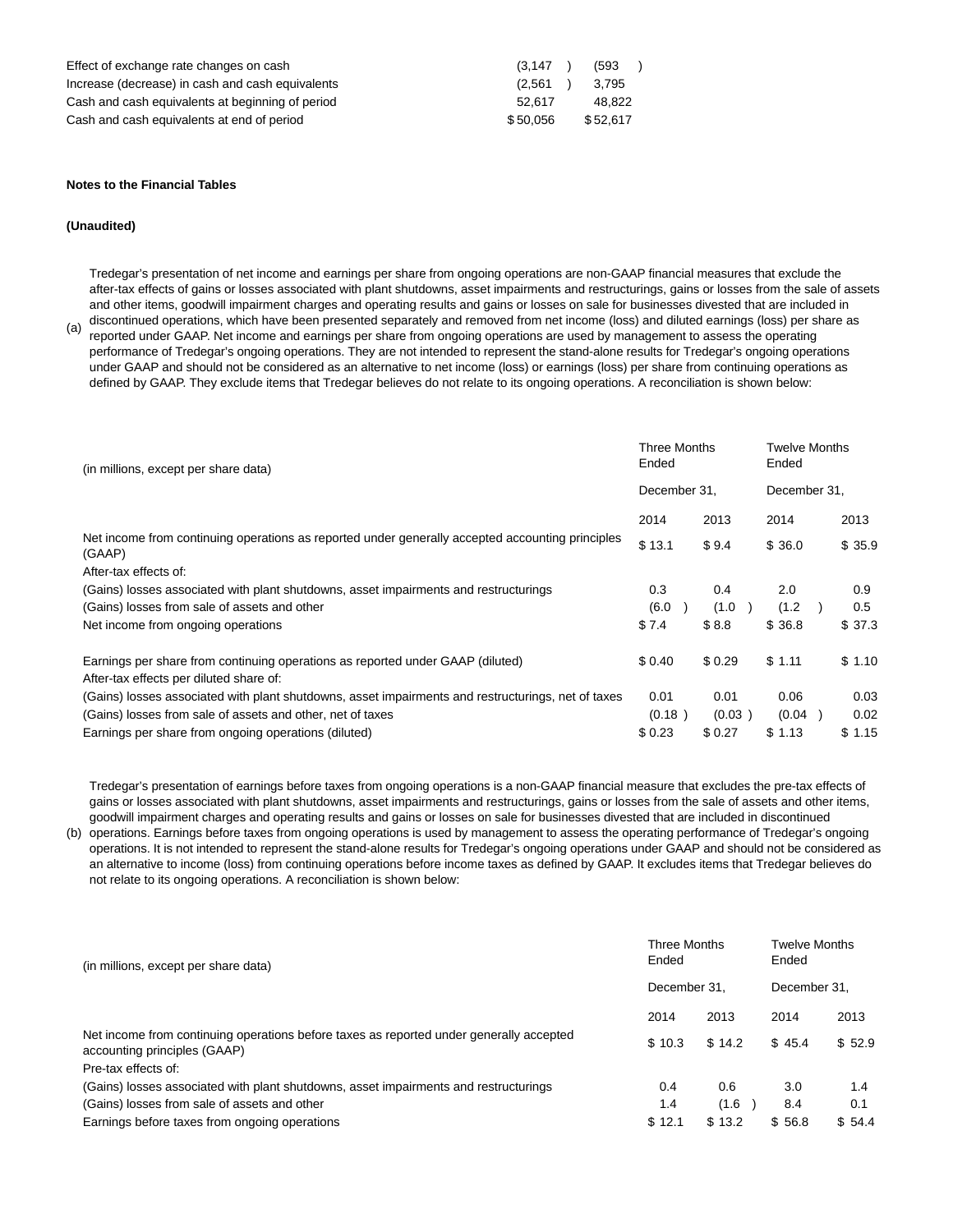- Pretax charges of \$0.7 million related to expected future environmental costs at the Company's aluminum extrusions manufacturing facility in Newnan, Georgia (included in "Cost of goods sold" in the consolidated statements of income);
- Pretax charges of \$0.5 million associated with severance and other employee-related costs associated with restructurings in Film Products;
- Pretax gain of \$0.1 million related to the sale of a previously shutdown film products manufacturing facility in LaGrange, Georgia (included in "Other income (expense), net" in the condensed consolidated statements of income);
- Pretax adjustment of \$0.1 million to income to reverse previously accrued severance and other employee-related costs associated with the shutdown of the film products manufacturing facility in Red Springs, North Carolina; and
- Pretax charges of \$11,000 associated with the shutdown of the aluminum extrusions manufacturing facility in Kentland, Indiana.

Plant shutdowns, asset impairments, restructurings and other charges in 2014 include:

- Pretax charge of \$10.0 million (included in "Other income (expense), net" in the condensed consolidated statements of income) associated with a one-time, lump sum license payment to 3M after the Company settled all litigation issues associated with a patent infringement complaint;
- Pretax charges of \$2.3 million associated with severance and other employee-related costs associated with restructurings in Film Products (\$2.3 million) and Aluminum Extrusions (\$31,000);
- Pretax charges of \$0.9 million related to expected future environmental costs at the Company's aluminum extrusions manufacturing facility in Newnan, Georgia (included in "Cost of goods sold" in the condensed consolidated statements of income);
- Pretax charges of \$0.7 million associated with the shutdown of the film products manufacturing facility in Red Springs, North Carolina, which includes severance and other employee-related costs of \$0.4 million and asset impairment and other shutdown-related charges of \$0.3 million;
- Pretax gain of \$0.1 million related to the sale of a previously shutdown film products manufacturing facility in LaGrange, Georgia (included in "Other income (expense), net" in the condensed consolidated statements of income); and
- Pretax charges of \$54,000 associated with the shutdown of the aluminum extrusions manufacturing facility in Kentland, Indiana.

Plant shutdowns, asset impairments, restructurings and other charges in the fourth quarter of 2013 include:

- Pretax charge of \$1.5 million related to expected future environmental costs at the Company's aluminum extrusions manufacturing facility in Newnan, Georgia (included in "Cost of goods sold" in the condensed consolidated statements of income);
- Pretax charges of \$0.3 million associated with the shutdown of the film products manufacturing facility in Red Springs, North Carolina, which includes severance and other employee-related costs of \$0.2 million and asset impairment and other shutdown-related charges of \$0.1 million; and
- Pretax charges of \$0.3 million for severance and other employee-related costs in connection with restructurings in Aluminum Extrusions.

Plant shutdowns, asset impairments, restructurings and other items in 2013 include:

- Pretax charge of \$1.7 million related to expected future environmental costs at the Company's aluminum extrusions manufacturing facility in Newnan, Georgia (included in "Cost of goods sold" in the condensed consolidated statements of income);
- Net pretax charge of \$0.6 million associated with the shutdown of the aluminum extrusions manufacturing facility in Kentland, Indiana;
- Pretax charges of \$0.5 million associated with the shutdown of the film products manufacturing facility in Red Springs, North Carolina, which includes severance and other employee-related costs of \$0.3 million and asset impairment and other shutdown-related charges of \$0.2 million;
- Pretax charges of \$0.4 million associated with severance and other employee-related costs associated with restructurings in Aluminum Extrusions (\$0.3 million) and Film Products (\$0.1 million);
- Pretax charges of \$0.2 million for integration-related expenses and other non-recurring transactions (included in "Selling, R&D and general expenses" in the condensed consolidated statements of income) associated with the acquisition of AACOA by Aluminum Extrusions; and
- Pretax loss of \$0.1 million related to the sale of previously impaired machinery and equipment at the Company's film products manufacturing facility in Shanghai, China (included in "Other income (expense), net" in the condensed consolidated statements of income).